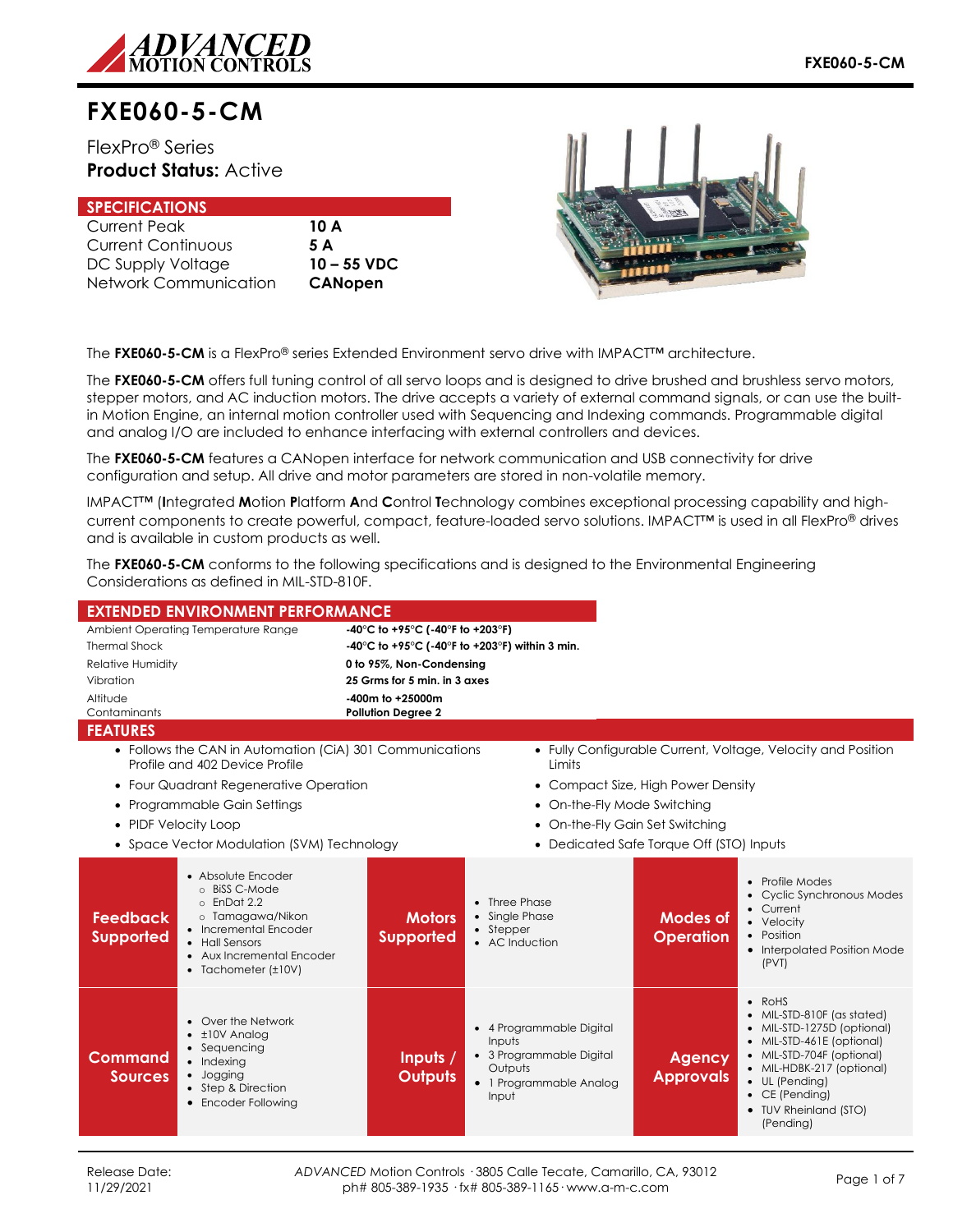

#### **BLOCK DIAGRAM**



#### **INFORMATION ON APPROVALS AND COMPLIANCES**

| ROHS<br>Compliant    | The RoHS Directive restricts the use of certain substances including lead, mercury, cadmium, hexavalent<br>chromium and halogenated flame retardants PBB and PBDE in electronic equipment. |
|----------------------|--------------------------------------------------------------------------------------------------------------------------------------------------------------------------------------------|
| MIL-STD-810F         | Environmental Engineering Considerations and Laboratory Tests – (as stated)                                                                                                                |
| <b>MIL-STD-1275D</b> | Characteristics of 28 Volt DC Electrical Systems in Military Vehicles - (optional)                                                                                                         |
| MIL-STD-461E         | Requirements for the Control of Electromagnetic Interference Characteristics of Subsystems and<br>Equipment - (optional)                                                                   |
| MIL-STD-704F         | Aircraft Electric Power Characteristics - (optional)                                                                                                                                       |
| MIL-HDBK-217         | Reliability Prediction of Electronic Equipment (MTBF) – (optional)                                                                                                                         |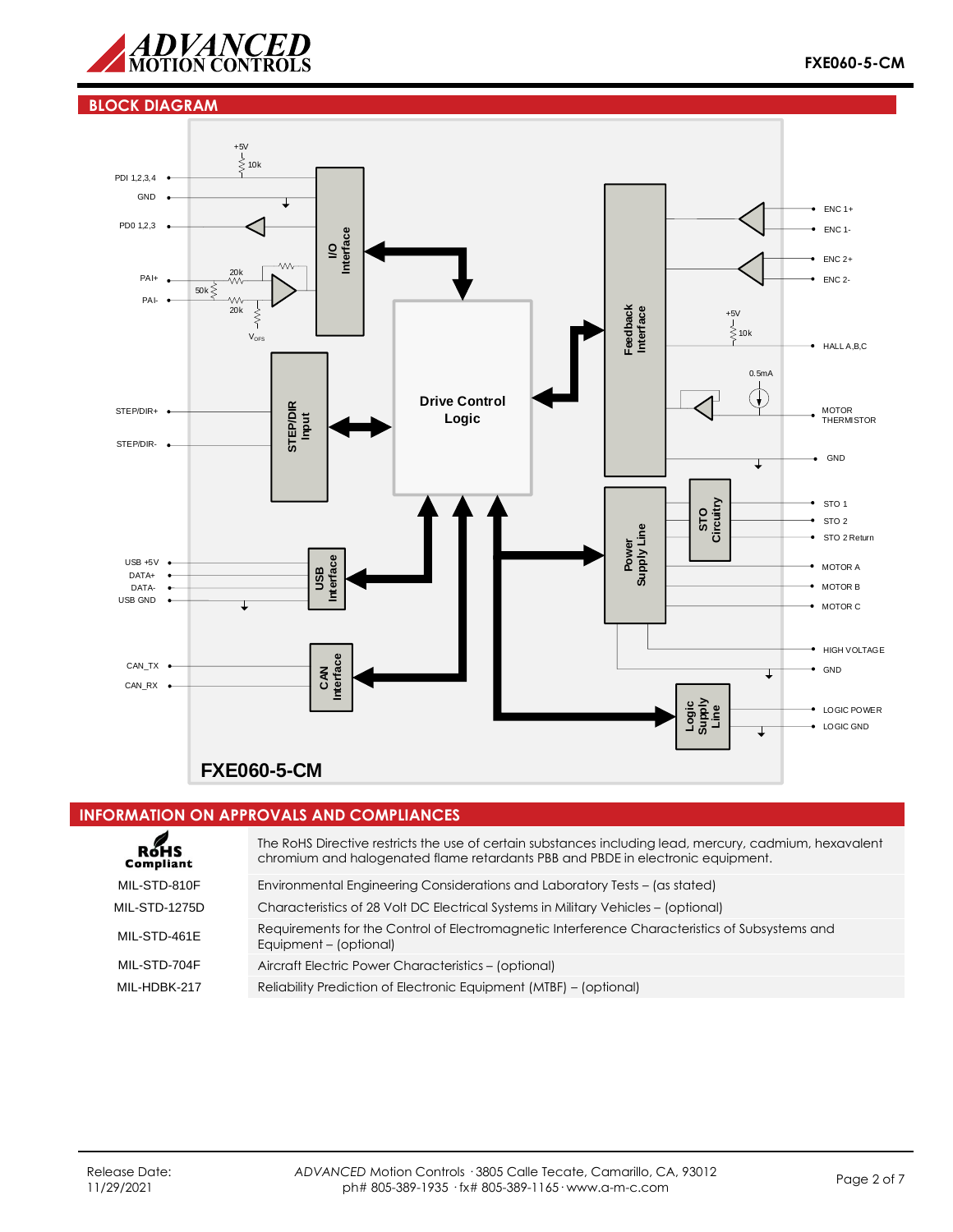

### **SPECIFICATIONS**

| <b>Electrical Specifications</b>                    |                              |                                                                                                  |  |  |  |
|-----------------------------------------------------|------------------------------|--------------------------------------------------------------------------------------------------|--|--|--|
| <b>Description</b>                                  | Units                        | Value                                                                                            |  |  |  |
| Nominal DC Supply Input Range                       | <b>VDC</b>                   | $12 - 48$                                                                                        |  |  |  |
| DC Supply Input Range                               | <b>VDC</b>                   | $10 - 55$                                                                                        |  |  |  |
| DC Supply Undervoltage                              | <b>VDC</b>                   | 8                                                                                                |  |  |  |
| DC Supply Overvoltage                               | <b>VDC</b>                   | 58                                                                                               |  |  |  |
| Logic Supply Input Range (optional)                 | <b>VDC</b>                   | $10 - 55$                                                                                        |  |  |  |
| Safe Torque Off Voltage (Default)                   | <b>VDC</b>                   | 5                                                                                                |  |  |  |
| Minimum Required External Bus Capacitance           | μF                           | 500                                                                                              |  |  |  |
| Maximum Peak Current Output <sup>1</sup>            | A (Arms)                     | 10(7.07)                                                                                         |  |  |  |
| Maximum Continuous Current Output <sup>2</sup>      | A (Arms)                     | 5(5)                                                                                             |  |  |  |
| <b>Efficiency at Rated Power</b>                    | %                            | 99                                                                                               |  |  |  |
| Maximum Continuous Output Power                     | W                            | 272                                                                                              |  |  |  |
| Maximum Power Dissipation at Rated Power            | W                            | 3                                                                                                |  |  |  |
| Minimum Load Inductance (line-to-line) <sup>3</sup> | μH                           | 150 (@ 48VDC supply); 75 (@24VDC supply); 40 (@12VDC supply)                                     |  |  |  |
| Switching Frequency                                 | kHz                          | 20                                                                                               |  |  |  |
| Maximum Output PWM Duty Cycle                       | $\%$                         | 83                                                                                               |  |  |  |
|                                                     |                              | <b>Control Specifications</b>                                                                    |  |  |  |
| <b>Description</b>                                  | Units                        | Value                                                                                            |  |  |  |
| <b>Communication Interfaces</b>                     | $\overline{\phantom{0}}$     | CANopen (USB for configuration)                                                                  |  |  |  |
| <b>Command Sources</b>                              | $\overline{a}$               | ±10 V Analog, Over the Network, Sequencing, Indexing, Jogging, Step                              |  |  |  |
|                                                     |                              | & Direction, Encoder Following                                                                   |  |  |  |
|                                                     |                              | Absolute Encoder (BiSS C-Mode, EnDat 2.2, Tamagawa/Nikon), Hall                                  |  |  |  |
| Feedback Supported                                  | $\overline{\phantom{a}}$     | Sensors, Incremental Encoder, Auxiliary Incremental Encoder,<br>Tachometer (±10V)                |  |  |  |
| Commutation Methods                                 |                              |                                                                                                  |  |  |  |
|                                                     | $\overline{\phantom{a}}$     | Sinusoidal, Trapezoidal<br>Profile Modes, Cyclic Synchronous Modes, Current, Velocity, Position, |  |  |  |
| Modes of Operation                                  |                              | Interpolated Position Mode (PVT)                                                                 |  |  |  |
|                                                     |                              | Three Phase (Brushless Servo), Single Phase (Brushed Servo, Voice Coil,                          |  |  |  |
| Motors Supported <sup>4</sup>                       |                              | Inductive Load), Stepper (2- or 3-Phase Closed Loop), AC Induction<br>(Closed Loop Vector)       |  |  |  |
|                                                     |                              | 40+ Configurable Functions, Over Current, Over Temperature (Drive &                              |  |  |  |
| <b>Hardware Protection</b>                          | $\overline{a}$               | Motor), Over Voltage, Short Circuit (Phase-Phase & Phase-Ground),                                |  |  |  |
|                                                     |                              | <b>Under Voltage</b>                                                                             |  |  |  |
| Programmable Digital Inputs/Outputs                 | $\blacksquare$               | 4/3                                                                                              |  |  |  |
| Programmable Analog Inputs/Outputs                  | $\overline{\phantom{a}}$     | 1/0                                                                                              |  |  |  |
| Primary I/O Logic Level                             | $\overline{\phantom{a}}$     | 5 VDC, not isolated                                                                              |  |  |  |
| Current Loop Sample Time                            | μS                           | 50                                                                                               |  |  |  |
| Velocity Loop Sample Time                           | μS                           | 100                                                                                              |  |  |  |
| Position Loop Sample Time                           | μs                           | 100                                                                                              |  |  |  |
| Maximum Encoder Frequency                           | MHz                          | 20 (5 pre-quadrature)                                                                            |  |  |  |
| <b>Mechanical Specifications</b>                    |                              |                                                                                                  |  |  |  |
| Description                                         | Units                        | Value                                                                                            |  |  |  |
| Size $(H \times W \times D)$                        | $mm$ (in)                    | 38.1 x 25.4 x 11.5 (1.50 x 1.00 x 0.45)                                                          |  |  |  |
| Weight                                              | $g$ (oz)                     | 19.8(0.7)                                                                                        |  |  |  |
| Ambient Operating Temperature Range <sup>5</sup>    | $^{\circ}$ C ( $^{\circ}$ F) | $-40 - 95 (-40 - 203)$                                                                           |  |  |  |
| Storage Temperature Range                           | $^{\circ}$ C ( $^{\circ}$ F) | $-50 - 100$ $(-58 - 212)$                                                                        |  |  |  |
| <b>Thermal Shock</b>                                | $^{\circ}$ C ( $^{\circ}$ F) | $-40 - 95$ ( $-40 - 203$ ) within 3 min                                                          |  |  |  |
| Relative Humidity                                   |                              | 0-95%, non-condensing                                                                            |  |  |  |
| Vibration                                           | Grms                         | 25 for 5 minutes in 3 axes                                                                       |  |  |  |
| Altitude                                            | m                            | $-400 - 25000$                                                                                   |  |  |  |
| Contaminants                                        | $\overline{\phantom{a}}$     | Pollution Degree 2                                                                               |  |  |  |
| Form Factor                                         | $\overline{\phantom{a}}$     | PCB Mounted                                                                                      |  |  |  |
| P1 SIGNAL CONNECTOR                                 | $\overline{\phantom{a}}$     | 80-pin 0.4mm spaced connector                                                                    |  |  |  |
| <b>TERMINAL PINS</b>                                |                              | 11x Terminal Pins                                                                                |  |  |  |
| <b>Notes</b>                                        |                              |                                                                                                  |  |  |  |

1. Capable of supplying drive rated peak current for 2 seconds with 10 second foldback to continuous value. Longer times are possible with lower current limits.<br>2. Continuous A<sub>rms</sub> value attainable when RMS Charge-Based L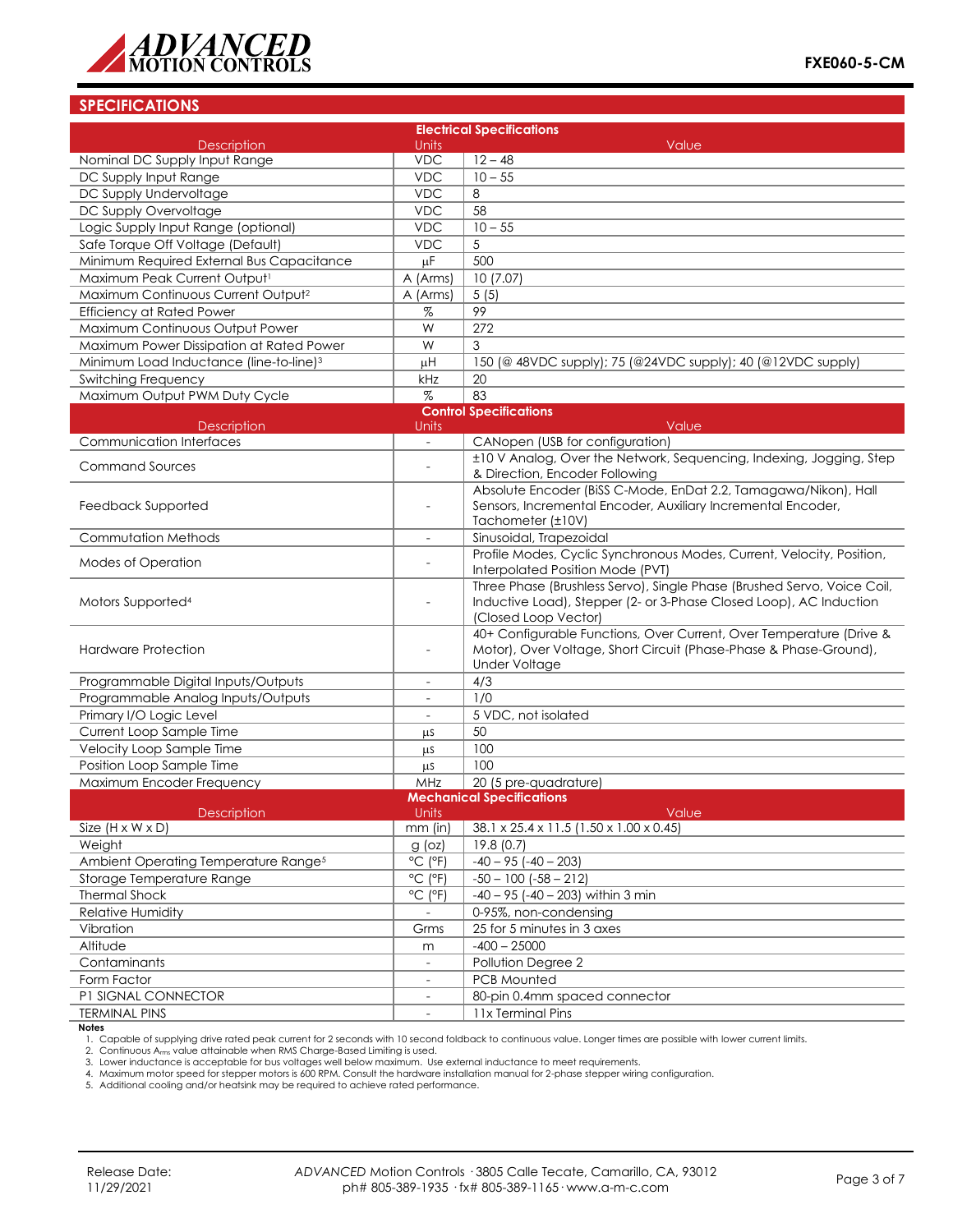

| P1 - Signal Connector                                                                                               |                              |                                                                                   |                                                                 |                  |                                             |                                                       |                          |
|---------------------------------------------------------------------------------------------------------------------|------------------------------|-----------------------------------------------------------------------------------|-----------------------------------------------------------------|------------------|---------------------------------------------|-------------------------------------------------------|--------------------------|
| Pin                                                                                                                 | Name                         | <b>Description / Notes</b>                                                        | 1/O                                                             | Pin              | Name                                        | <b>Description / Notes</b>                            | 1/O                      |
|                                                                                                                     | <b>GROUND</b>                | Ground                                                                            | <b>GND</b>                                                      | $\overline{2}$   | <b>GROUND</b>                               | Ground                                                | <b>GND</b>               |
| 3                                                                                                                   | $PAI-1+$                     | Differential Programmable Analog Input or                                         |                                                                 | $\overline{4}$   | DATA+ USB                                   | <b>USB Data Channel</b>                               | I/O                      |
| 5                                                                                                                   | $PAI-I-$                     | Reference Signal Input (12-bit Resolution)                                        | $\overline{1}$                                                  | $\boldsymbol{6}$ | DATA-USB                                    |                                                       | $\overline{1/O}$         |
| 7                                                                                                                   | <b>THERMISTOR</b>            | Motor Thermal Protection.                                                         |                                                                 | 8                | <b>GROUND</b>                               | Ground                                                | <b>GND</b>               |
| 9                                                                                                                   | <b>GROUND</b>                | Ground                                                                            | <b>GND</b>                                                      | 10               | <b>SCLA</b>                                 | I <sup>2</sup> C Data Signals for Addressing, Network | $\circ$                  |
|                                                                                                                     |                              | Differential Data Line for Absolute Encoders                                      |                                                                 |                  |                                             | Error LED, and Bridge Status LED. See                 |                          |
| 11                                                                                                                  | $ENC 1 DATA+ / A+$           | (BiSS: SLO+/-) or Differential Incremental                                        | 1/O                                                             | 12               | <b>SDAA</b>                                 | Hardware Manual for more info.                        | I/O                      |
| 13                                                                                                                  | ENC 1 DATA- / A-             | Encoder A.                                                                        | 1/O                                                             | 14               | <b>HALL A</b>                               |                                                       | $\mathbf{I}$             |
|                                                                                                                     |                              | Differential Clock Line for Absolute                                              |                                                                 |                  |                                             |                                                       |                          |
| 15                                                                                                                  | $ENC 1 CLK+ / B+$            | Encoders (BiSS: MA+/-) or Differential                                            | 1/O                                                             | 16               | <b>HALL B</b>                               | Single-ended Commutation Sensor Inputs                | $\mathbf{I}$             |
| 17                                                                                                                  | ENC 1 CLK- / B-              | Incremental Encoder B.                                                            | I/O                                                             | 18               | <b>HALL C</b>                               |                                                       | $\overline{1}$           |
| 19                                                                                                                  | <b>GROUND</b>                | Ground                                                                            | <b>GND</b>                                                      | 20               | <b>GROUND</b>                               | Ground                                                | <b>GND</b>               |
|                                                                                                                     |                              |                                                                                   |                                                                 |                  |                                             |                                                       |                          |
| 21                                                                                                                  | $ENC 1 REF+ / H$             | Differential Reference Mark for Absolute                                          | $\overline{1}$                                                  | 22               | $ENC$ 2 A+                                  |                                                       | $\mathbf{I}$             |
|                                                                                                                     |                              | Encoders (Leave open for BiSS) or                                                 |                                                                 |                  |                                             | Differential Incremental Encoder A.                   |                          |
| 23                                                                                                                  | $ENC$ 1 REF- $/I$ -          | Differential Incremental Encoder Index.                                           | $\mathbf{I}$                                                    | 24               | ENC 2 A-                                    |                                                       | $\mathbf{I}$             |
|                                                                                                                     |                              | CAN Transmit Line (requires external                                              |                                                                 |                  |                                             |                                                       | $\mathbf{I}$             |
| 25                                                                                                                  | CAN TX                       | transceiver)                                                                      | I/O                                                             | 26               | $ENC$ 2 $B+$                                |                                                       |                          |
|                                                                                                                     |                              | CAN Receive Line (requires external                                               |                                                                 |                  |                                             | Differential Incremental Encoder B.                   |                          |
| 27                                                                                                                  | CAN RX                       | transceiver)                                                                      | 1/O                                                             | 28               | $ENC$ $2B$ -                                |                                                       | $\mathbf{I}$             |
| 29                                                                                                                  | <b>CAN STANDBY</b>           | Low power CAN mode control                                                        | 1/O                                                             | 30               | $ENC$ 2 $H$                                 |                                                       | $\perp$                  |
| 31                                                                                                                  | PDI-1                        | Programmable Digital Input                                                        |                                                                 | 32               | $ENC$ 2 $I$ -                               | Differential Incremental Encoder Index.               | $\overline{1}$           |
| 33                                                                                                                  | $PDI-2$                      | Programmable Digital Input                                                        |                                                                 | 34               | PDO-1                                       | Programmable Digital Output (TTL/8mA)                 | $\circ$                  |
| 35                                                                                                                  | PDI-3                        | Programmable Digital Input                                                        |                                                                 | 36               | PDO-2                                       | Programmable Digital Output (TTL/8mA)                 | $\circ$                  |
| 37                                                                                                                  | $PDI-4$                      | Programmable Digital Input                                                        |                                                                 | 38               | PDO-3                                       | Programmable Digital Output (TTL/8mA)                 | $\circ$                  |
| 39                                                                                                                  | <b>GROUND</b>                | Ground                                                                            | <b>GND</b>                                                      | 40               | <b>GROUND</b>                               | Ground                                                | <b>GND</b>               |
| 41                                                                                                                  | <b>RESERVED</b>              | Reserved. Do not connect.                                                         | $\overline{\phantom{a}}$                                        | 42               | <b>RESERVED</b>                             | Reserved. Do not connect.                             | $\overline{\phantom{a}}$ |
| 43                                                                                                                  | <b>RESERVED</b>              | Reserved. Do not connect.                                                         | $\overline{\phantom{a}}$                                        | 44               | <b>RESERVED</b>                             | Reserved. Do not connect.                             | $\overline{\phantom{a}}$ |
| 45                                                                                                                  | RESERVED                     | Reserved. Do not connect.                                                         | $\sim$                                                          | 46               | RESERVED                                    | Reserved. Do not connect.                             | $\sim$                   |
| 47                                                                                                                  | <b>RESERVED</b>              | Reserved. Do not connect.                                                         | $\sim$                                                          |                  | <b>RESERVED</b>                             | Reserved. Do not connect.                             | ٠                        |
| 49                                                                                                                  |                              |                                                                                   | $\overline{a}$                                                  | 48               |                                             |                                                       | $\overline{a}$           |
|                                                                                                                     | RESERVED                     | Reserved. Do not connect.                                                         |                                                                 | 50               | <b>RESERVED</b>                             | Reserved. Do not connect.                             |                          |
| 51                                                                                                                  | RESERVED                     | Reserved. Do not connect.                                                         |                                                                 | 52               | RESERVED                                    | Reserved. Do not connect.                             | ä,                       |
| 53                                                                                                                  | RESERVED                     | Reserved. Do not connect.                                                         | $\overline{\phantom{a}}$                                        | 54               | RESERVED                                    | Reserved. Do not connect.                             | $\overline{\phantom{a}}$ |
| 55                                                                                                                  | <b>RESERVED</b>              | Reserved. Do not connect.                                                         | $\sim$                                                          | 56               | <b>RESERVED</b>                             | Reserved. Do not connect.                             | L.                       |
| 57                                                                                                                  | RESERVED                     | Reserved. Do not connect.                                                         |                                                                 | 58               | RESERVED                                    | Reserved. Do not connect.                             | ÷,                       |
| 59                                                                                                                  | <b>GROUND</b>                | Ground                                                                            | <b>GND</b>                                                      | 60               | <b>GROUND</b>                               | Ground                                                | <b>GND</b>               |
| 61                                                                                                                  | RESERVED                     | Reserved. Do not connect.                                                         | $\omega$                                                        | 62               | RESERVED                                    | Reserved. Do not connect.                             | $\overline{\phantom{a}}$ |
| 63                                                                                                                  | RESERVED                     | Reserved. Do not connect.                                                         | $\sim$                                                          | 64               | <b>RESERVED</b>                             | Reserved. Do not connect.                             | $\sim$                   |
| 65                                                                                                                  | RESERVED                     | Reserved. Do not connect.                                                         | $\overline{\phantom{a}}$                                        | 66               | RESERVED                                    | Reserved. Do not connect.                             | ÷,                       |
| 67                                                                                                                  | RESERVED                     | Reserved. Do not connect.                                                         | $\sim$                                                          | 68               | STEP                                        | Step Input.                                           | $\mathbf{I}$             |
| 69                                                                                                                  | RESERVED                     | Reserved. Do not connect.                                                         | $\overline{a}$                                                  | 70               | <b>DIR</b>                                  | Direction Input.                                      | $\mathbf{I}$             |
| 71                                                                                                                  | RESERVED                     | Reserved. Do not connect.                                                         | $\sim$                                                          | 72               | RESERVED                                    | Reserved. Do not connect.                             | $\overline{\phantom{a}}$ |
| 73                                                                                                                  | $+5V$                        | +5VDC unprotected supply for local logic                                          | $\Omega$                                                        | 74               | <b>RESERVED</b>                             | Reserved. Do not connect.                             |                          |
|                                                                                                                     |                              | (See Note 1)                                                                      |                                                                 |                  |                                             |                                                       |                          |
| 75                                                                                                                  | $+5V$ _USER                  | +5VDC User Supply for feedback or                                                 | $\circ$                                                         | 76               | $+3V3$                                      | +3.3VDC supply for local logic signals                | $\circ$                  |
| 77                                                                                                                  | +5V USER                     | external devices (See Note 1)                                                     | $\Omega$                                                        | 78               | $+3V3$                                      | (100 mA max)                                          | $\Omega$                 |
| 79                                                                                                                  | <b>GROUND</b>                | Ground                                                                            | <b>GND</b>                                                      | 80               | <b>GROUND</b>                               | Ground                                                | <b>GND</b>               |
|                                                                                                                     | <b>Connector Information</b> | 80-pin, 0.4mm spaced<br>connector                                                 | $\pm$ 14                                                        | $\bullet$ 0<br>ж | $+3V378$<br>GROUND 80 -                     | DAT A- USB<br>$+3V3$ 76 -<br>6<br>$\overline{4}$      | DAT A+ USB<br>2 GROUND   |
| <b>Mating Connector Details</b><br>PANASONIC: P/N AXT380224<br>$\frac{1}{\sqrt{2}}$<br>٠<br><b>Mating Connector</b> |                              | <u> ለለለበበበበበበበበበ/ (በበበበበበበበበስስስ</u><br><del>,,,,,,,,,,,,,,,</del> ,,,,,,,,,,,,,,, |                                                                 |                  |                                             |                                                       |                          |
| <b>Included with Drive</b>                                                                                          |                              | <b>No</b>                                                                         | $\sim$ 100<br>$\bullet$ $\bullet$ $\bullet$ $\bullet$ $\bullet$ |                  | GROUND 79 -<br>+5V USER 77 -<br>+5V USER 75 | ш,<br>$3$ PAI-1+<br>5 PAI-1-                          | 1 GROUND                 |

 $Notes$ <sub>1.</sub>

1. Total current through pins P1-73/75/77 should not exceed 300mA, while no single pin should be loaded more than 150mA.

## **Drive Status LED and Node Addressing**

*SCLA (P1-10); SDAA (P1-12)*

The *SCLA and SDAA* pins allow Drive Status LED monitoring and Node Addressing to be performed with an I2C bus I/O expander. For more information on how to utilize and configure the I/O expander into an interface board, consult the hardware installation manual.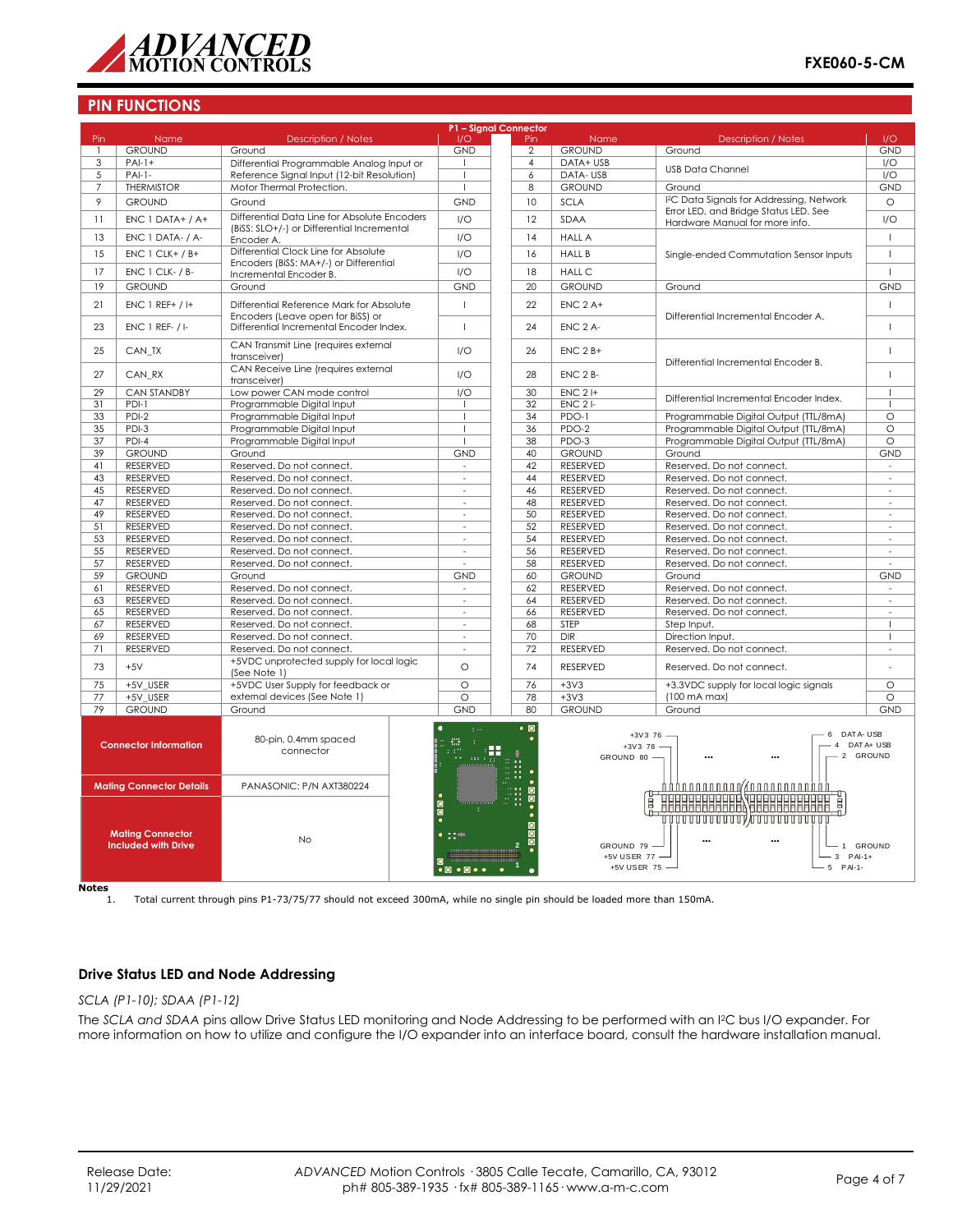

#### **TERMINAL PIN LOCATIONS**

The 11 Terminal Pins provide connection to the high power drive signals. Terminal Pins must be soldered to an interface board.



| Pin            | <b>Name</b>       | Description / Notes                                                                                  | 1/O           |
|----------------|-------------------|------------------------------------------------------------------------------------------------------|---------------|
|                | STO-1 INPUT       | Safe Torque Off - Input 1                                                                            |               |
| T <sub>2</sub> | <b>STO RETURN</b> | Safe Torque Off Return                                                                               | <b>STORET</b> |
| T3             | STO-2 INPUT       | Safe Torque Off - Input 2                                                                            |               |
| T <sub>4</sub> | <b>LOGIC PWR</b>  | Logic Supply Input (10 - 55VDC) (optional)                                                           |               |
| T.5            | HV                | DC Supply Input (10 - 55 VDC). Minimum 500µF external capacitance required between HV and POWER GND. |               |
| T6             | MOTOR C           | Motor Phase C. All provided motor phase output pins must be used.                                    | $\Omega$      |
| T7             | <b>GND</b>        | Ground.                                                                                              | <b>GND</b>    |
| T <sub>8</sub> | <b>MOTOR B</b>    | Motor Phase B. All provided motor phase output pins must be used.                                    | $\circ$       |
| T9             | <b>GND</b>        |                                                                                                      | <b>GND</b>    |
| T10            | <b>GND</b>        | Ground.                                                                                              | <b>GND</b>    |
| T11            | <b>MOTOR A</b>    | Motor Phase A. All provided motor phase output pins must be used.                                    | $\circ$       |

#### **Terminal Pin Details**

#### *Safe Torque Off (STO) Inputs*

The Safe Torque Off (STO) inputs are dedicated +5VDC sinking single-ended inputs. For applications not using STO functionality, disabling of the STO feature is required for proper drive operation. STO may be disabled by following the STO Disable wiring instructions as given in the hardware installation manual. Consult the hardware installation manual for more information.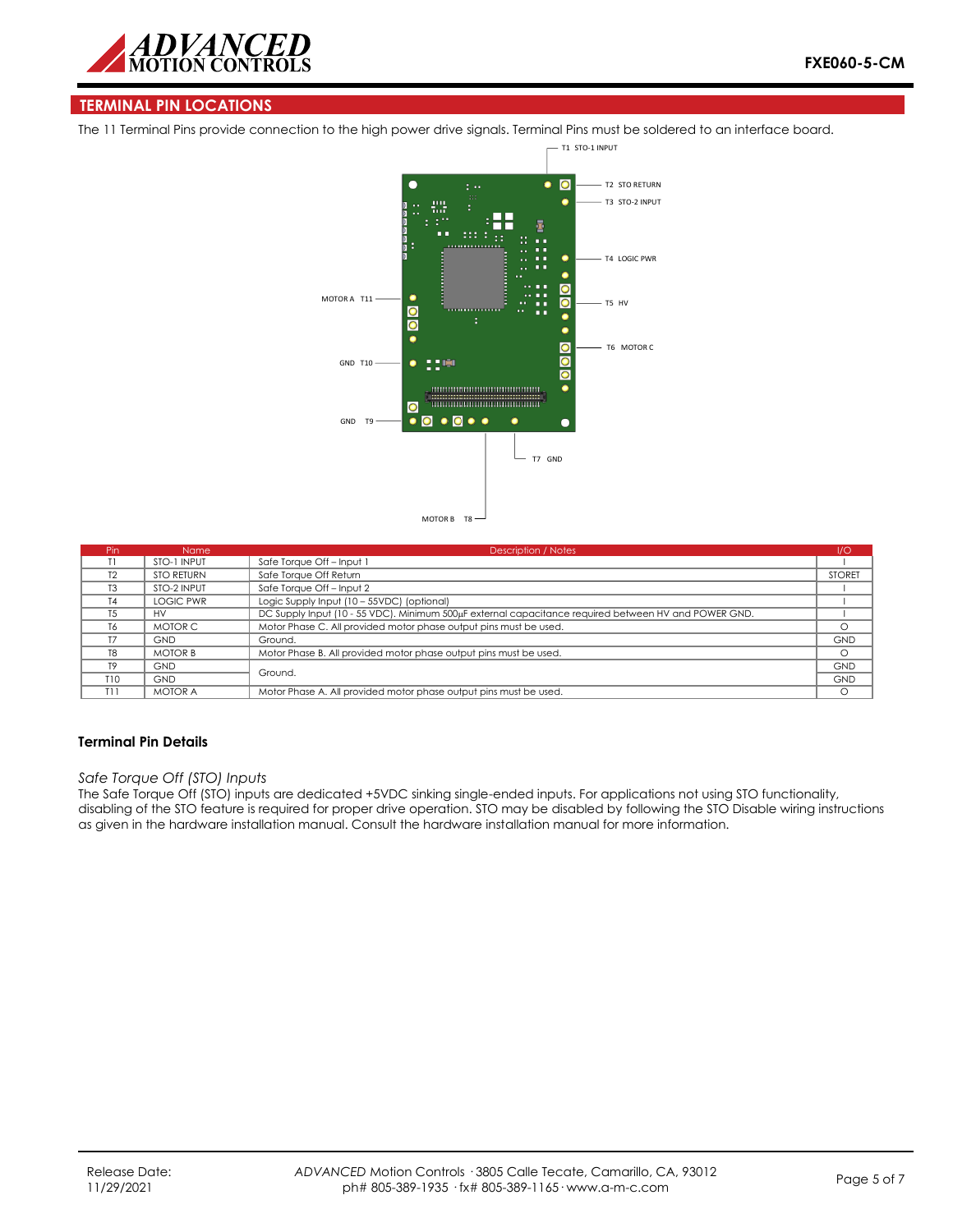

## **MOUNTING DIMENSIONS**